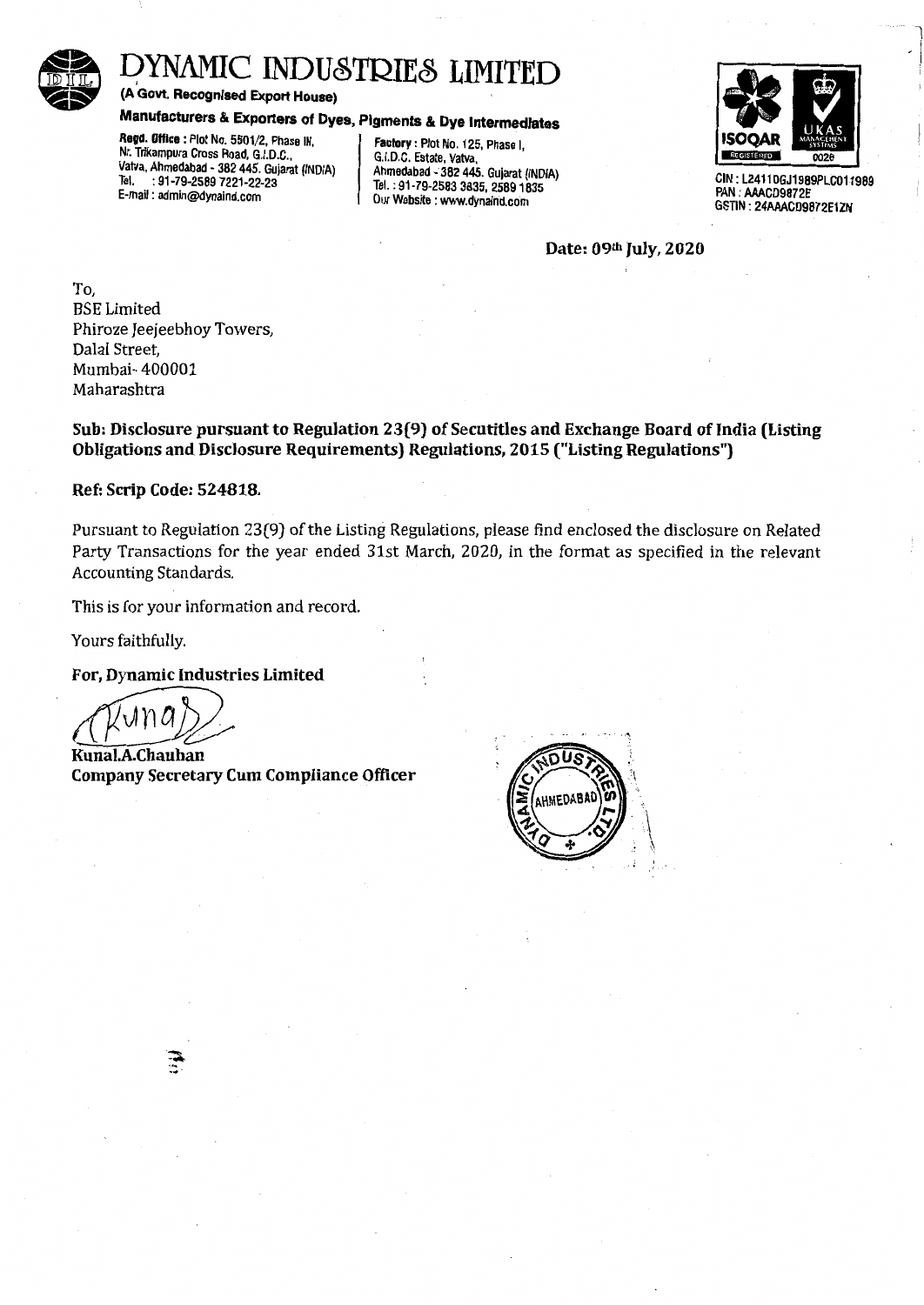## **Dynamic Industries Limited**

#### **Related party disclosure for the year ended on March 31, 2020**

As per the Indian Accounting Standard on "Related Party Disclosures" (IND-AS 24) issued by the Institute of Chartered Accountants of India, the related parties and the details of transactions with them are as follows:

#### **Party Disclosures for the year ended 31stMarch, 2020**

| Sr.<br>No.   | <b>Description of Relationship</b>                                                                                                         | <b>Names of Related Parties</b>                                         |
|--------------|--------------------------------------------------------------------------------------------------------------------------------------------|-------------------------------------------------------------------------|
| $\mathbf{1}$ | Key Management Personnel (KMP)                                                                                                             | Harin D. Mamlatdarna<br>Dipakkumar Choksi<br>Dinesh Jain                |
| 2            | Relatives of KMP                                                                                                                           | Ronak D. Choksi<br>Bimal D. Choksi<br>Mansi Talati<br>Asita Mamlatdarna |
| 3            | Enterprise over which KMP / Relatives of KMP<br>through<br>significant influence<br>exercise<br>controlling interest (Other Related Party) | Ornet Intermediate Pvt. Ltd.<br>Neo Farbe Pyt. Ltd.                     |

#### **a) Details of Related Parties**

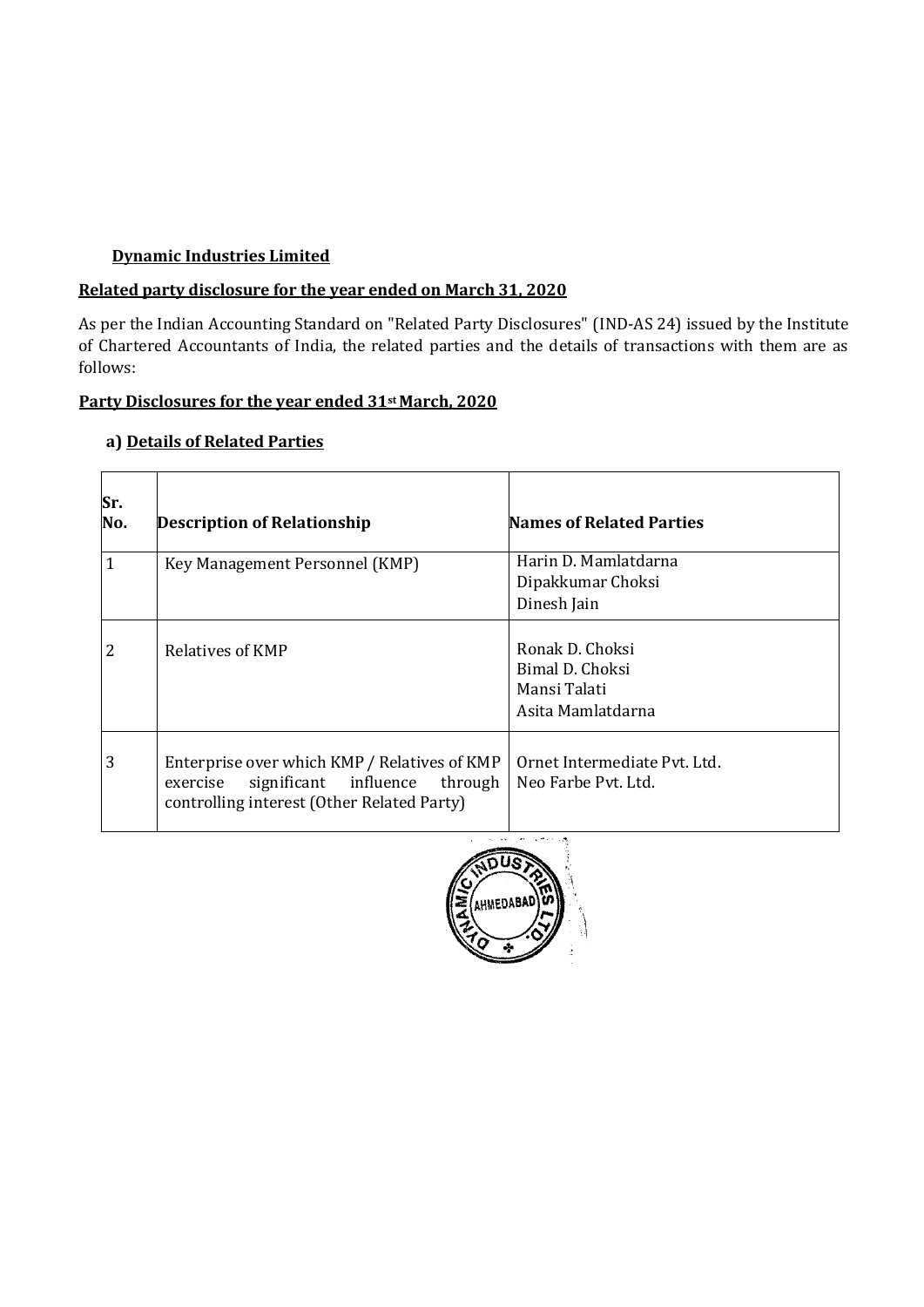### **b) Details of transactions with related parties for the year ended March 31, 2020 in the ordinary course of business:**

**[`In lakhs]**

| Sr.<br>No.     | Nature of Relationship /<br><b>Transaction</b>                                                                             | <b>Subsidiary</b><br><b>Companies</b> | <b>KMP</b><br>&<br><b>Relatives</b> | <b>Enterprise over</b><br>which KMP and<br><b>Relatives</b><br>have<br>significant<br>influence | <b>Total</b>                 |
|----------------|----------------------------------------------------------------------------------------------------------------------------|---------------------------------------|-------------------------------------|-------------------------------------------------------------------------------------------------|------------------------------|
| $\mathbf{1}$   | Managerial Remuneration<br>Dipakkumar Choksi<br>Dinesh Jain<br>Harin Mamlatdarna                                           | $-$<br>$-$<br>$-$                     | 38.84<br>10.43<br>38.84             | $-$<br>$-$                                                                                      | 38.84<br>10.43<br>38.84      |
| $\overline{2}$ | other<br>Expenditure<br>on<br>service (Salary)<br>Ronak Choksi<br><b>Bimal Choksi</b><br>Asita Mamlatdarna<br>Mansi Talati | --<br>$-$<br>$-$<br>$\overline{a}$    | 6.27<br>6.68<br>6.34<br>6.56        | --<br>$-$<br>$-$                                                                                | 6.27<br>6.68<br>6.34<br>6.56 |
| 3              | <b>Sales</b><br>Ornet Intermediate Pvt. Ltd.                                                                               | $\sim$ $\sim$                         |                                     | 36.80                                                                                           | 36.80                        |
| 4              | <b>Sales</b><br>Neo Farbe Pvt. Ltd.                                                                                        | $- -$                                 | $-$                                 | 85.03                                                                                           | 85.03                        |
| 5              | Sale of shares<br>Dipakkumar Choksi<br>Harin Mamlatdarna                                                                   | --<br>$-$                             | 0.00<br>0.00                        | --                                                                                              | 0.00<br>0.00                 |